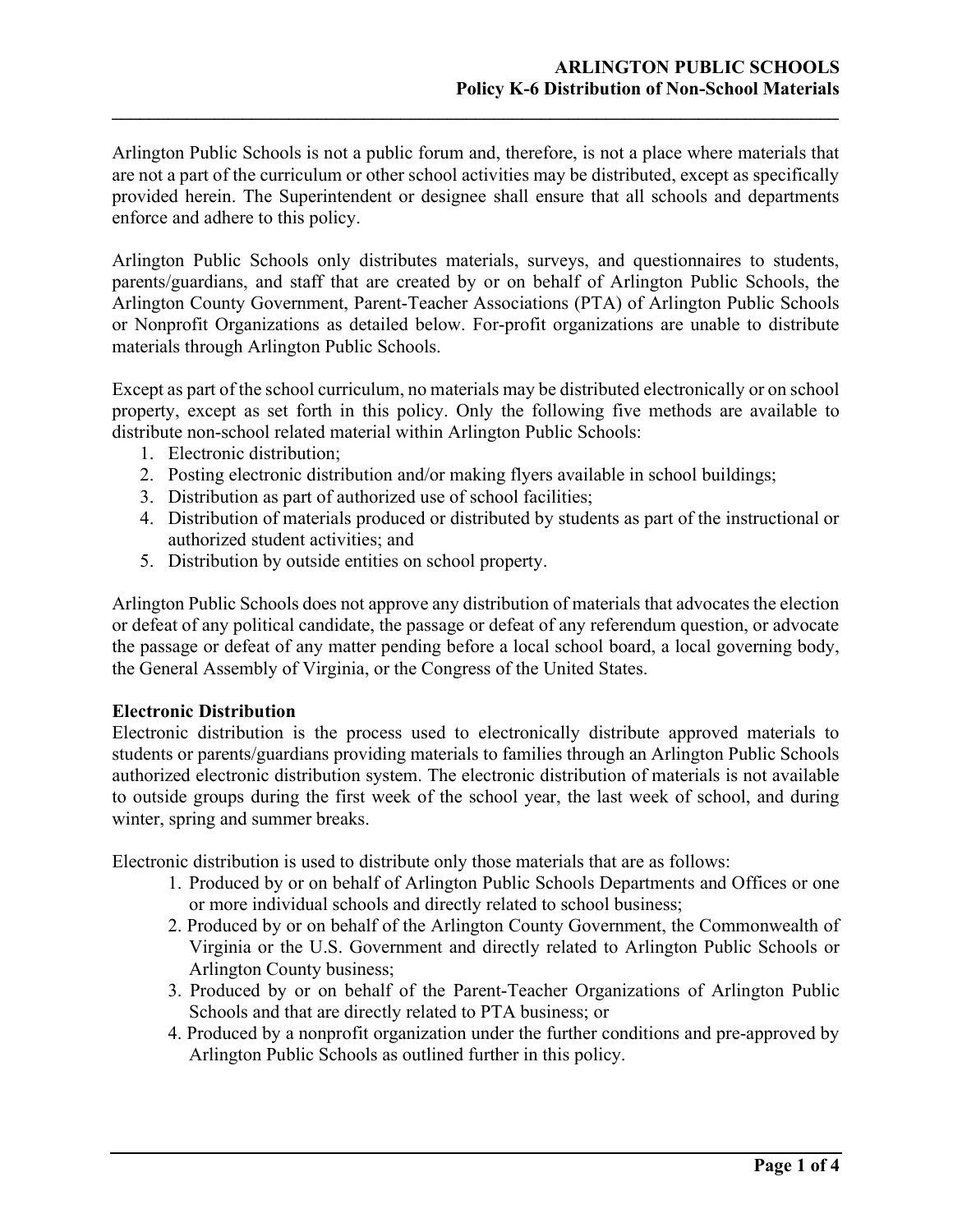$\_$ No entities other than those listed above are permitted to electronically distribute materials to students, parents/guardians, and staff.

Nonprofit organizations are defined as entities that have provided evidence of their nonprofit and/or tax-exempt status, for federal tax purposes, to the Superintendent or designee. Other than fundraising materials, which are not accepted, nonprofits may request to have materials electronically distributed to schools. No nonprofit organization's materials shall be distributed more than five times per academic year.

Notwithstanding the above prohibition on fundraising materials, nonprofit organizations whose sole purpose is to support the educational or extracurricular activities of Arlington Public Schools, specifically the Arlington Outdoor Education Association and the Friends of Arlington's David M. Brown Planetarium, shall be permitted to distribute approved fundraising. Arlington Public Schools athletic, visual and performing arts booster clubs shall also be permitted to distribute fundraising materials to their school community using electronic distribution.

The Superintendent or designee shall state in the Policy Implementation Procedures when and how materials should be submitted in advance to enable distribution without undue disruption to school staff.

## Posting and/or Making Flyers Available within School Buildings

Each principal or designee may designate the location(s) where the school will post notices and/or make available bulk distribution of flyers that outside groups request to be posted or made available to students. Such location(s) shall be available to all persons and groups on an equal basis, but the principal may, in writing, set forth time, place, and manner restrictions on the posting or making available of flyers. Only materials that meet the General Requirements section of this policy shall be posted or made available. Materials from nonprofit organizations may be posted or made available in school buildings if space is provided for this purpose and if preapproved by the Superintendent or designee as outlined in the General Requirements and Policy Implementation Procedures of this policy.

Principals shall not be required to make any such locations available for materials from non-school or Arlington Public Schools groups. If a Principal has not designated a time, place, and manner for the posting or distribution of flyers or notices at their school, then no person or group shall be permitted to post or distribute flyers at that particular school. Principals shall not discriminate based on the viewpoint or content of the material posted. If a Principal designates any place for outside groups to post flyers in a school, then all groups must have an equal opportunity to access this forum.

#### Distribution as Part of Authorized Use of School Facilities by Outside Groups

When outside entities have permission from the School Board, whether by lease, under Arlington Public Schools policy, or through other means, to use school facilities outside of school hours, each such outside entity – and not Arlington Public Schools – is responsible for its own material and may only distribute materials to participants of the outside group's activity and only during the scheduled activity. Material distributed by outside groups does not need to be pre-approved or include the disclaimer legend required for all Arlington Public Schools approved distribution.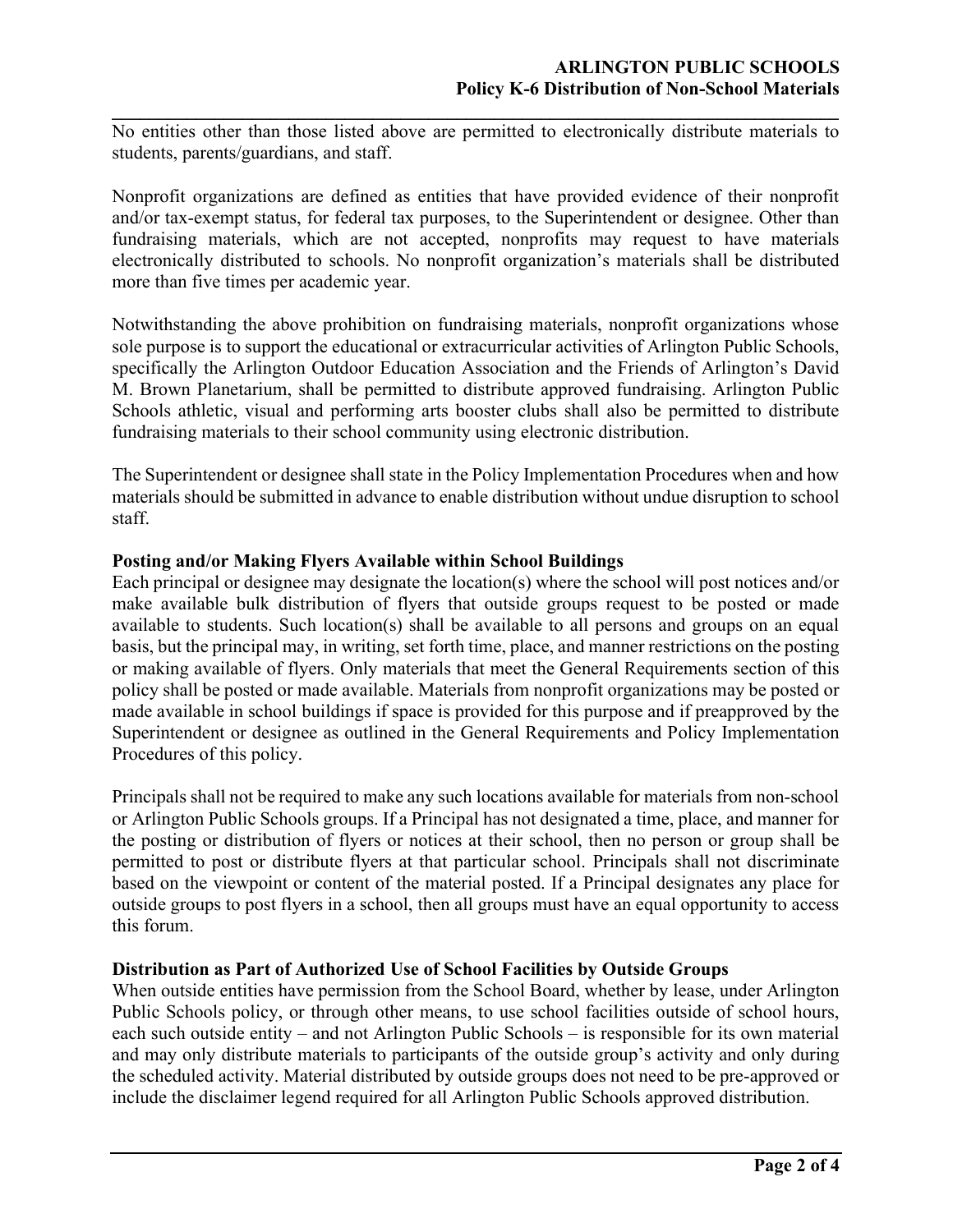# Materials Produced or Distributed by Students

Materials produced by students as required course work or for authorized student activities (such as newspapers, yearbooks and literary magazines produced as part of a class) may be distributed under the direction and supervision of the teacher or sponsor.

 $\_$ 

Materials that students wish to post or distribute that are not part of the regular curriculum shall be distributed in accordance with the designated time, place, manner and/or restrictions and procedures required by the Principal or designee. Such restrictions and procedures will ensure that the distribution does not cause substantial disruption or interference with school activities, does not interfere with the rights of students, does not advocate the violation of law or Arlington Public Schools policy, and does not violate the General Requirements section of this policy. Before distributing materials at school and under the direction of their teacher or sponsor, students shall obtain the approval of the Principal or designee that the distribution complies with this policy.

## General Requirements for Materials

Neither students nor school staff may be used to count, fold, or perform other tasks associated with the distribution of materials other than Arlington Public Schools or Arlington County publications.

Notwithstanding any general authority to distribute materials under this policy, where the means of distribution described above are available to entities other than students, Arlington Public Schools and the Arlington County government, permission to distribute materials shall be available only to nonprofit organizations that have provided evidence of their nonprofit status to the Superintendent or designee. The only for-profit entities that may have materials distributed are vendors of items that relate directly to the school programs and that are sold directly to students and parents, such as school pictures, class rings, graduation materials, and yearbooks.

Notwithstanding any general authority to distribute materials under this policy, no material shall be distributed on school grounds by any person or any group at any time that causes substantial disruption or interference with school activities; that interferes with the rights of students; that advocates the violation of law or Arlington Public Schools policy; or that contains obscene, libelous, or illegal material.

Any material to be distributed pursuant to this Policy by an entity other than Arlington Public Schools, Arlington County, or a PTA shall contain, in letters that are at least thirty percent as large as the largest print on the notice or flyer, the following legend:

"Arlington Public Schools does not sponsor or endorse the individual or group providing this material, or any message contained herein."

Because Arlington Public Schools is not a public forum, printed materials that are not part of the Arlington Public Schools curriculum, or being used for a school-sponsored activity, may not be distributed to students, parents/guardians, and staff on school grounds, except as specifically permitted by this policy. Materials that advocate the election or defeat of any political candidate, the passage or defeat of any referendum question or advocate the passage or defeat of any matter